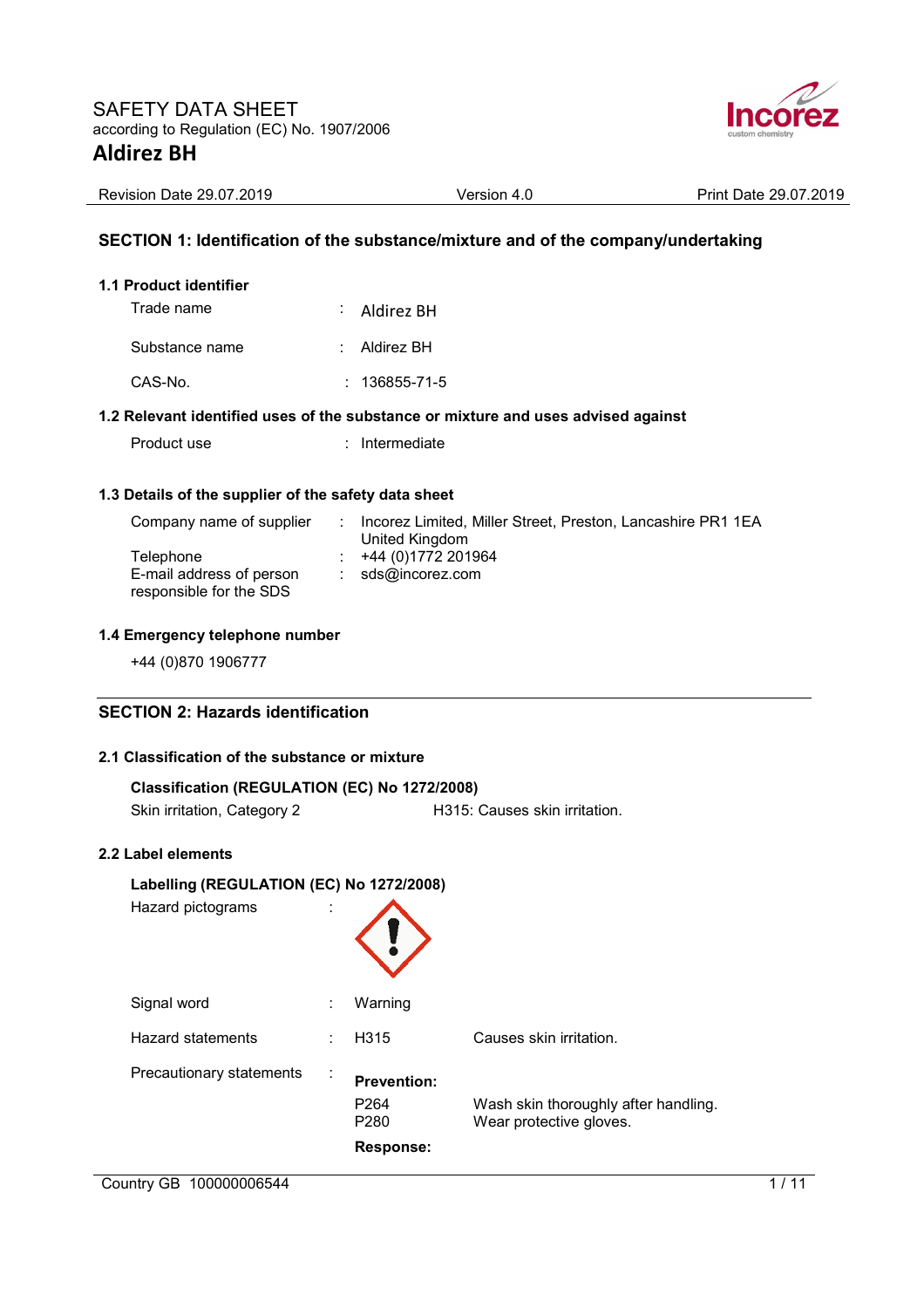

| <b>Revision Date 29.07.2019</b> | Version 4.0                                   |                                                                                                                                                                       | Print Date 29.07.2019 |
|---------------------------------|-----------------------------------------------|-----------------------------------------------------------------------------------------------------------------------------------------------------------------------|-----------------------|
|                                 | P302 + P352<br>$P332 + P313$<br>$P362 + P364$ | IF ON SKIN: Wash with plenty of water.<br>If skin irritation occurs: Get medical advice/<br>attention.<br>Take off contaminated clothing and wash it<br>before reuse. |                       |
|                                 |                                               |                                                                                                                                                                       |                       |

# **2.3 Other hazards**

This substance/mixture contains no components considered to be either persistent, bioaccumulative and toxic (PBT), or very persistent and very bioaccumulative (vPvB) at levels of 0.1% or higher.

# **SECTION 3: Composition/information on ingredients**

#### **3.1 Substances**

| Substance name | $\therefore$ Aldirez BH |
|----------------|-------------------------|
| Synonyms       |                         |

#### **Components**

| l Chemical name           | CAS-No.                    | Concentration (% w/w) |
|---------------------------|----------------------------|-----------------------|
|                           | EC-No.                     |                       |
|                           | <b>Registration number</b> |                       |
| N,N-dibenzyliden polyoxy- | 136855-71-5                | 100                   |
| propylene diamine (poly-  | Not Assigned               |                       |
| mer)                      |                            |                       |

# **SECTION 4: First aid measures**

## **4.1 Description of first aid measures**

| General advice          | : Move out of dangerous area.<br>Consult a physician.<br>Show this safety data sheet to the doctor in attendance.                                       |  |
|-------------------------|---------------------------------------------------------------------------------------------------------------------------------------------------------|--|
| If inhaled              | $\therefore$ Move to fresh air.<br>Consult a physician after significant exposure.                                                                      |  |
| In case of skin contact | $\therefore$ Take off contaminated clothing and shoes immediately.<br>Wash off with soap and plenty of water.<br>If symptoms persist, call a physician. |  |
| In case of eye contact  | $\therefore$ Remove contact lenses.<br>Keep eye wide open while rinsing.<br>If eye irritation persists, consult a specialist.                           |  |
| If swallowed            | Do not induce vomiting without medical advice.<br>Rinse mouth with water.<br>Do not give milk or alcoholic beverages.                                   |  |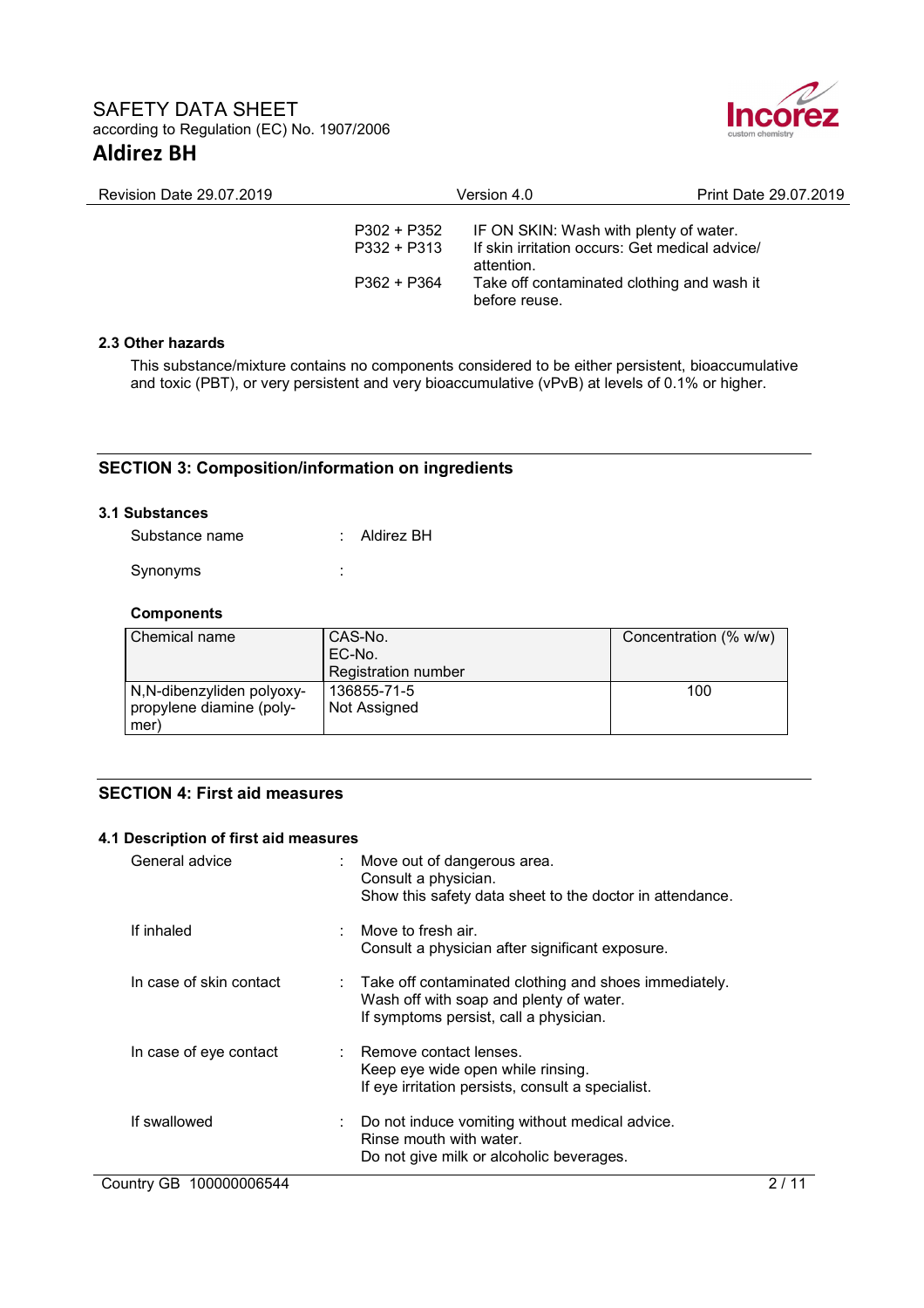

| Revision Date 29.07.2019                                  | Version 4.0                                                                                                                              | Print Date 29.07.2019 |
|-----------------------------------------------------------|------------------------------------------------------------------------------------------------------------------------------------------|-----------------------|
|                                                           | Never give anything by mouth to an unconscious person.                                                                                   |                       |
|                                                           | 4.2 Most important symptoms and effects, both acute and delayed                                                                          |                       |
| Symptoms                                                  | Erythema<br><b>Dermatitis</b><br>See Section 11 for more detailed information on health effects<br>and symptoms.                         |                       |
| <b>Risks</b>                                              | irritant effects                                                                                                                         |                       |
|                                                           | Causes skin irritation.                                                                                                                  |                       |
|                                                           | 4.3 Indication of any immediate medical attention and special treatment needed                                                           |                       |
| Treatment                                                 | Treat symptomatically.                                                                                                                   |                       |
| <b>SECTION 5: Firefighting measures</b>                   |                                                                                                                                          |                       |
| 5.1 Extinguishing media                                   |                                                                                                                                          |                       |
| Suitable extinguishing media :                            | In case of fire, use water/water spray/water jet/carbon diox-<br>ide/sand/foam/alcohol resistant foam/chemical powder for<br>extinction. |                       |
| 5.2 Special hazards arising from the substance or mixture |                                                                                                                                          |                       |
| ucts                                                      | Hazardous combustion prod- : No hazardous combustion products are known                                                                  |                       |
| 5.3 Advice for firefighters                               |                                                                                                                                          |                       |
| for firefighters                                          | Special protective equipment : In the event of fire, wear self-contained breathing apparatus.                                            |                       |
| Further information                                       | Standard procedure for chemical fires.                                                                                                   |                       |
| <b>SECTION 6: Accidental release measures</b>             |                                                                                                                                          |                       |
|                                                           | 6.1 Personal precautions, protective equipment and emergency procedures                                                                  |                       |
| Personal precautions                                      | Use personal protective equipment.<br>Deny access to unprotected persons.                                                                |                       |
|                                                           |                                                                                                                                          |                       |
| <b>6.2 Environmental precautions</b>                      |                                                                                                                                          |                       |
| Environmental precautions                                 | No special environmental precautions required.                                                                                           |                       |
| 6.3 Methods and material for containment and cleaning up  |                                                                                                                                          |                       |
| Methods for cleaning up                                   | Soak up with inert absorbent material (e.g. sand, silica gel,<br>acid binder, universal binder, sawdust).                                |                       |
| Country GB 100000006544                                   |                                                                                                                                          | 3/11                  |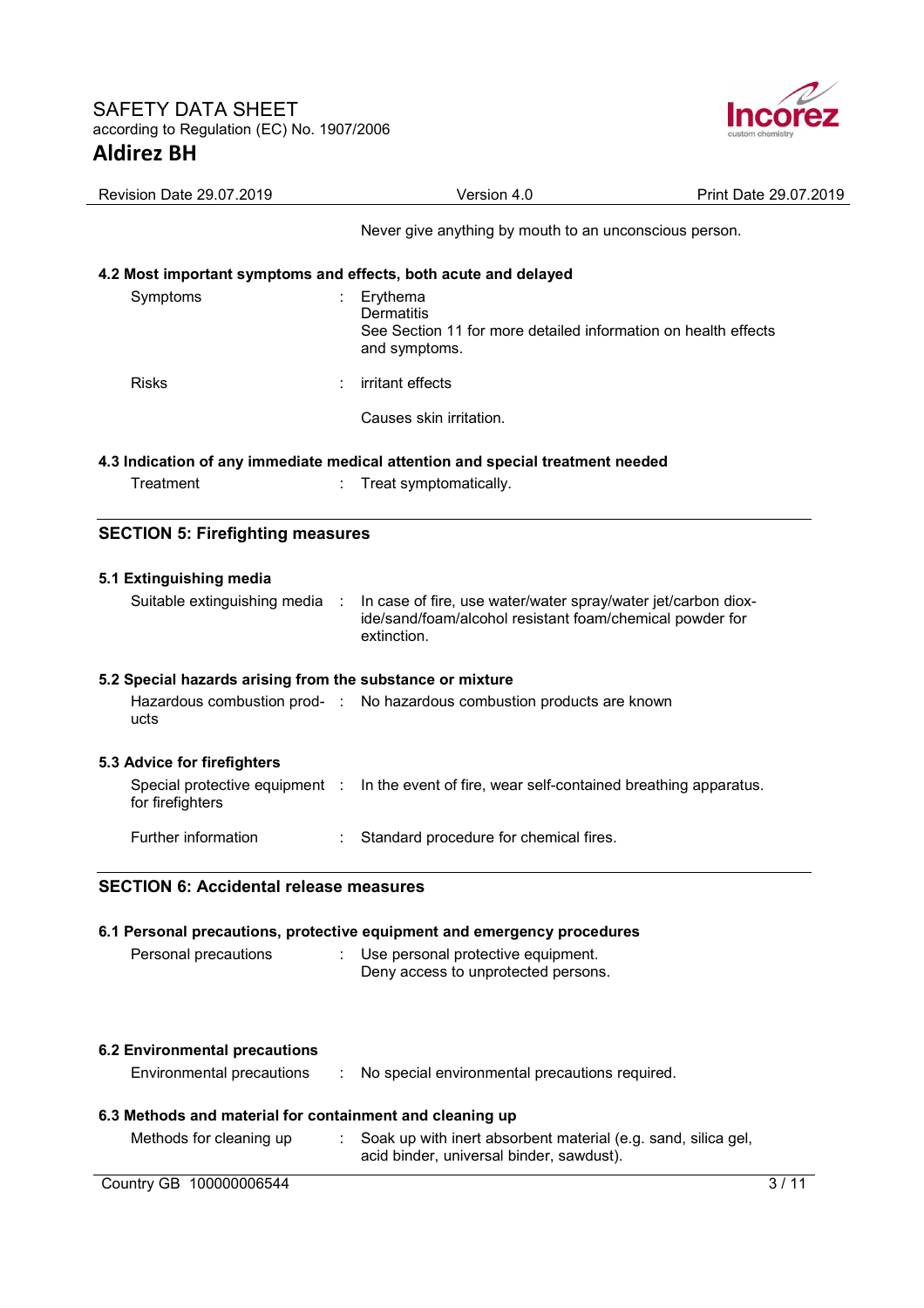

| Revision Date 29.07.2019                                         | Version 4.0                                                                                                                                                                                                                                                                                                                    | Print Date 29.07.2019 |
|------------------------------------------------------------------|--------------------------------------------------------------------------------------------------------------------------------------------------------------------------------------------------------------------------------------------------------------------------------------------------------------------------------|-----------------------|
|                                                                  | Keep in suitable, closed containers for disposal.                                                                                                                                                                                                                                                                              |                       |
| 6.4 Reference to other sections                                  |                                                                                                                                                                                                                                                                                                                                |                       |
| For personal protection see section 8.                           |                                                                                                                                                                                                                                                                                                                                |                       |
| <b>SECTION 7: Handling and storage</b>                           |                                                                                                                                                                                                                                                                                                                                |                       |
| 7.1 Precautions for safe handling                                |                                                                                                                                                                                                                                                                                                                                |                       |
| Advice on safe handling                                          | Avoid exceeding the given occupational exposure limits (see<br>section 8).<br>Do not get in eyes, on skin, or on clothing.<br>For personal protection see section 8.<br>Smoking, eating and drinking should be prohibited in the ap-<br>plication area.<br>Follow standard hygiene measures when handling chemical<br>products |                       |
| Advice on protection against<br>fire and explosion               | Normal measures for preventive fire protection.<br>$\mathbb{R}^n$                                                                                                                                                                                                                                                              |                       |
| Hygiene measures                                                 | Handle in accordance with good industrial hygiene and safety<br>practice. When using do not eat or drink. When using do not<br>smoke. Wash hands before breaks and at the end of workday.                                                                                                                                      |                       |
| 7.2 Conditions for safe storage, including any incompatibilities |                                                                                                                                                                                                                                                                                                                                |                       |
| Requirements for storage<br>areas and containers                 | Keep container tightly closed in a dry and well-ventilated<br>place. Containers which are opened must be carefully re-<br>sealed and kept upright to prevent leakage. Store in accord-<br>ance with local regulations.                                                                                                         |                       |
| Further information on stor-<br>age stability                    | No decomposition if stored and applied as directed.                                                                                                                                                                                                                                                                            |                       |
| 7.3 Specific end use(s)                                          |                                                                                                                                                                                                                                                                                                                                |                       |
| Specific use(s)                                                  | Consult most current local Product Data Sheet prior to any<br>use.                                                                                                                                                                                                                                                             |                       |
| <b>SECTION 8: Exposure controls/personal protection</b>          |                                                                                                                                                                                                                                                                                                                                |                       |
| 8.1 Control parameters                                           | Contains no substances with occupational exposure limit values.                                                                                                                                                                                                                                                                |                       |

# **8.2 Exposure controls**

| Personal protective equipment |                                                                                         |
|-------------------------------|-----------------------------------------------------------------------------------------|
| Eye protection                | Safety glasses with side-shields conforming to EN166<br>Eye wash bottle with pure water |
| Hand protection               | : Chemical-resistant, impervious gloves complying with an ap-                           |
| Country GB 100000006544       | 4/11                                                                                    |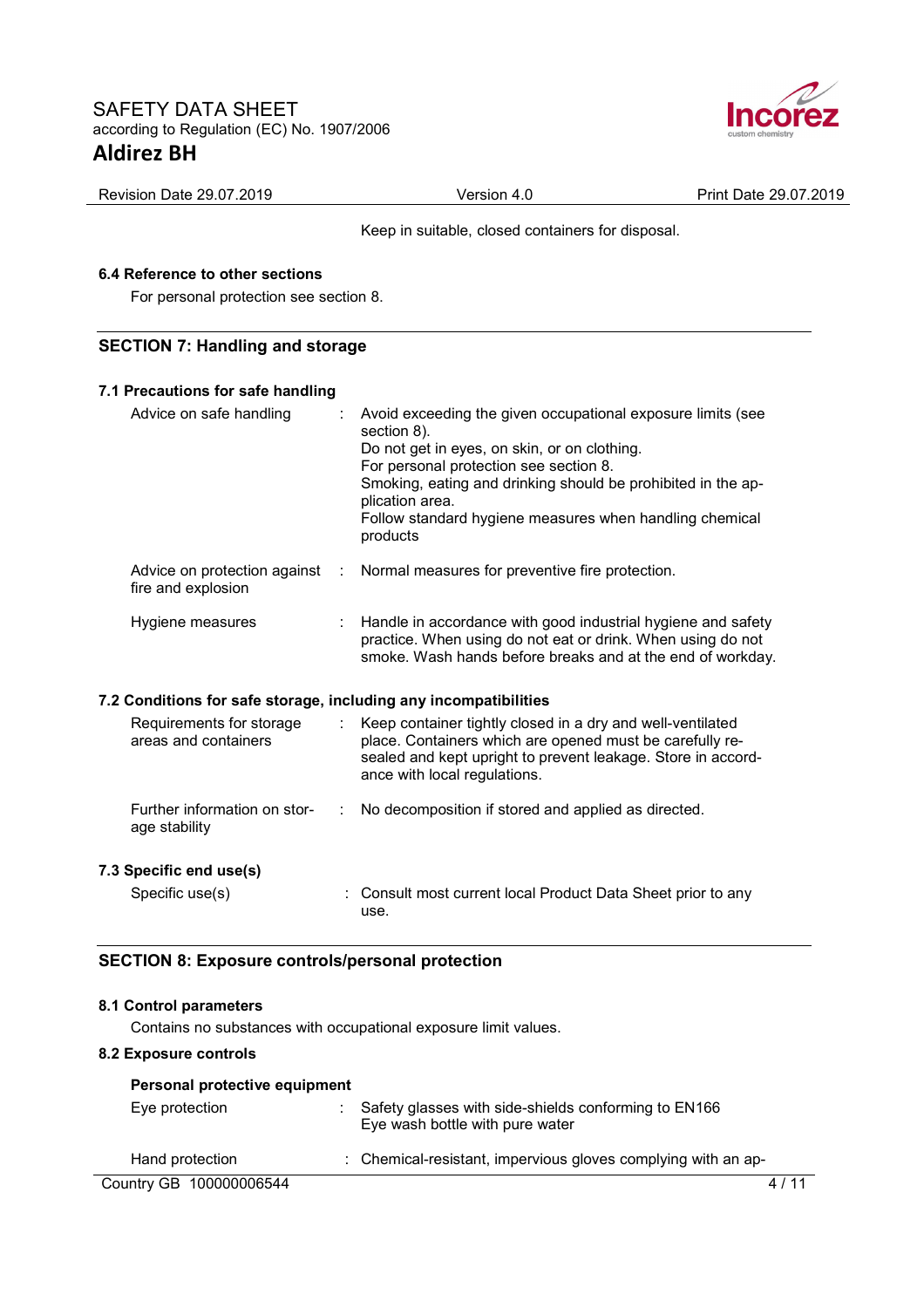

| <b>Revision Date 29.07.2019</b>        | Version 4.0                                                                                                                                                                                                                                       | Print Date 29.07.2019 |
|----------------------------------------|---------------------------------------------------------------------------------------------------------------------------------------------------------------------------------------------------------------------------------------------------|-----------------------|
|                                        | proved standard must be worn at all times when handling<br>chemical products. Reference number EN 374. Follow manu-<br>facturer specifications.                                                                                                   |                       |
|                                        | Suitable for short time use or protection against splashes:<br>Butyl rubber/nitrile rubber gloves (0,4 mm)<br>Contaminated gloves should be removed.<br>Suitable for permanent exposure:<br>Viton gloves (0.4 mm),<br>breakthrough time > 30 min. |                       |
| Skin and body protection               | $\therefore$ Protective clothing (e.g. Safety shoes acc. to EN ISO 20345,<br>long-sleeved working clothing, long trousers). Rubber aprons<br>and protective boots are additionaly recommended for mixing<br>and stirring work.                    |                       |
| Respiratory protection                 | : No special measures required.                                                                                                                                                                                                                   |                       |
| <b>Environmental exposure controls</b> |                                                                                                                                                                                                                                                   |                       |
| General advice                         | : No special environmental precautions required.                                                                                                                                                                                                  |                       |

# **SECTION 9: Physical and chemical properties**

# **9.1 Information on basic physical and chemical properties**

| Appearance                                                              |   | liquid                                 |      |
|-------------------------------------------------------------------------|---|----------------------------------------|------|
| Colour                                                                  |   | colourless                             |      |
| Odour                                                                   |   | bitter almond                          |      |
| <b>Odour Threshold</b>                                                  | ÷ | No data available                      |      |
| pH                                                                      |   | No data available                      |      |
| Melting point/range / Freezing : No data available<br>point             |   |                                        |      |
| Boiling point/boiling range                                             | ÷ | No data available                      |      |
| Flash point                                                             | ÷ | 147 $^{\circ}$ C<br>Method: closed cup |      |
| Evaporation rate                                                        |   | No data available                      |      |
| Flammability (solid, gas)                                               | ÷ | No data available                      |      |
| Upper explosion limit / Upper : No data available<br>flammability limit |   |                                        |      |
| Lower explosion limit / Lower : No data available<br>flammability limit |   |                                        |      |
| Country GB 100000006544                                                 |   |                                        | 5/11 |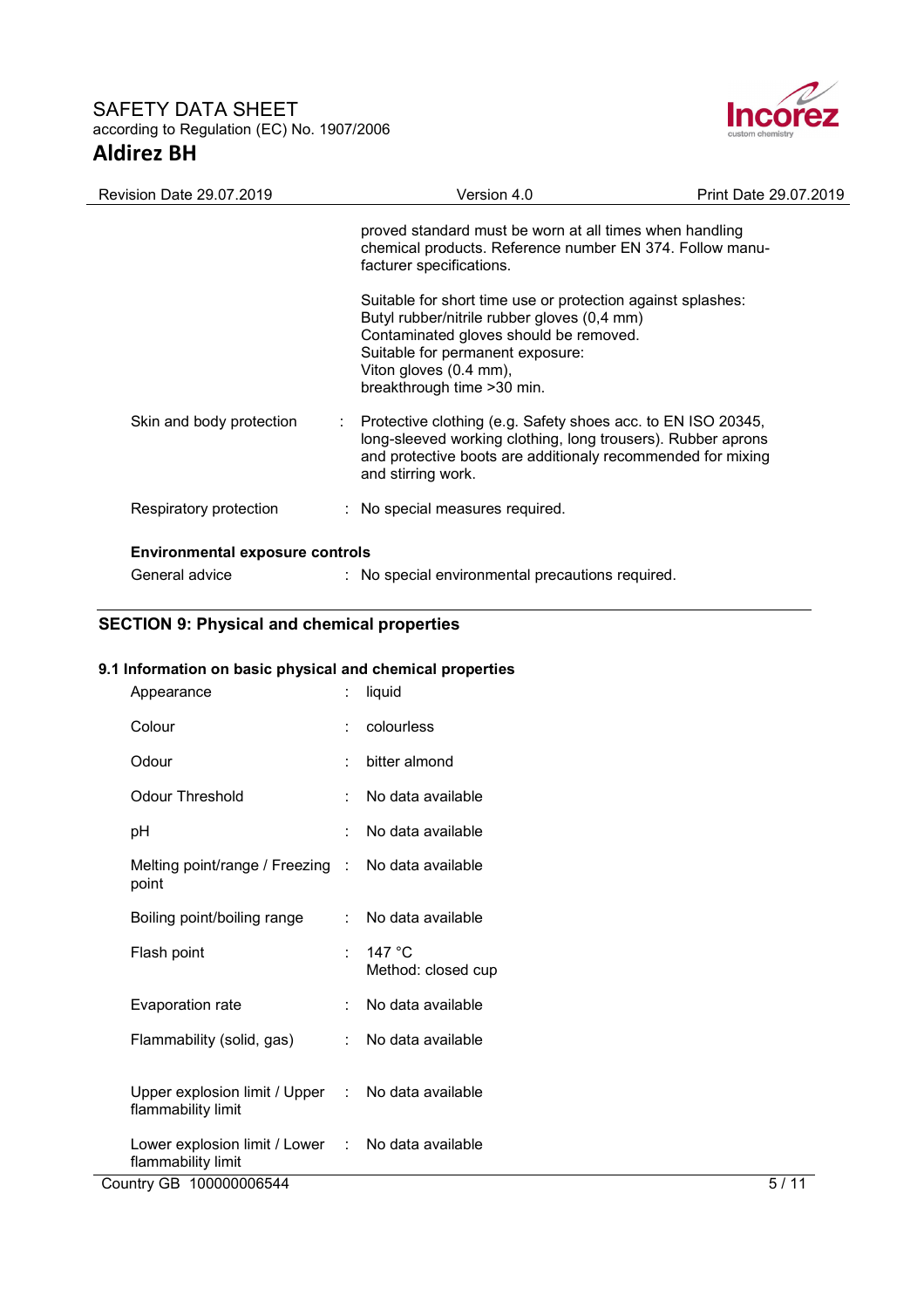# SAFETY DATA SHEET according to Regulation (EC) No. 1907/2006 **Aldirez BH**



| Revision Date 29.07.2019                   |                      | Version 4.0            | Print Date 29.07.2019 |
|--------------------------------------------|----------------------|------------------------|-----------------------|
|                                            |                      |                        |                       |
| Vapour pressure                            | ÷                    | $<$ 3,7 hPa            |                       |
| Relative vapour density                    | ÷                    | No data available      |                       |
| Density                                    | ÷                    | ca. 1,02 g/cm3 (20 °C) |                       |
| Solubility(ies)<br>Water solubility        | ÷                    | insoluble              |                       |
| Solubility in other solvents               | $\cdot$              | No data available      |                       |
| Partition coefficient: n-<br>octanol/water |                      | No data available      |                       |
| Auto-ignition temperature                  | ÷                    | No data available      |                       |
| Decomposition temperature                  | ÷                    | No data available      |                       |
| Viscosity<br>Viscosity, dynamic            | $\ddot{\phantom{a}}$ | No data available      |                       |
| Viscosity, kinematic                       | İ.                   | $>$ 20,5 mm2/s (40 °C) |                       |
| <b>Explosive properties</b>                | ÷                    | No data available      |                       |
| Oxidizing properties                       | $\ddot{\phantom{a}}$ | No data available      |                       |
| 9.2 Other information<br>No data available |                      |                        |                       |

# **SECTION 10: Stability and reactivity**

# **10.1 Reactivity**

No dangerous reaction known under conditions of normal use.

# **10.2 Chemical stability**

The product is chemically stable.

# **10.3 Possibility of hazardous reactions**  Hazardous reactions : No hazards to be specially mentioned. **10.4 Conditions to avoid**  Conditions to avoid : No data available **10.5 Incompatible materials**  Materials to avoid : No data available

## **10.6 Hazardous decomposition products**

No decomposition if stored and applied as directed.

Country GB 100000006544 6/11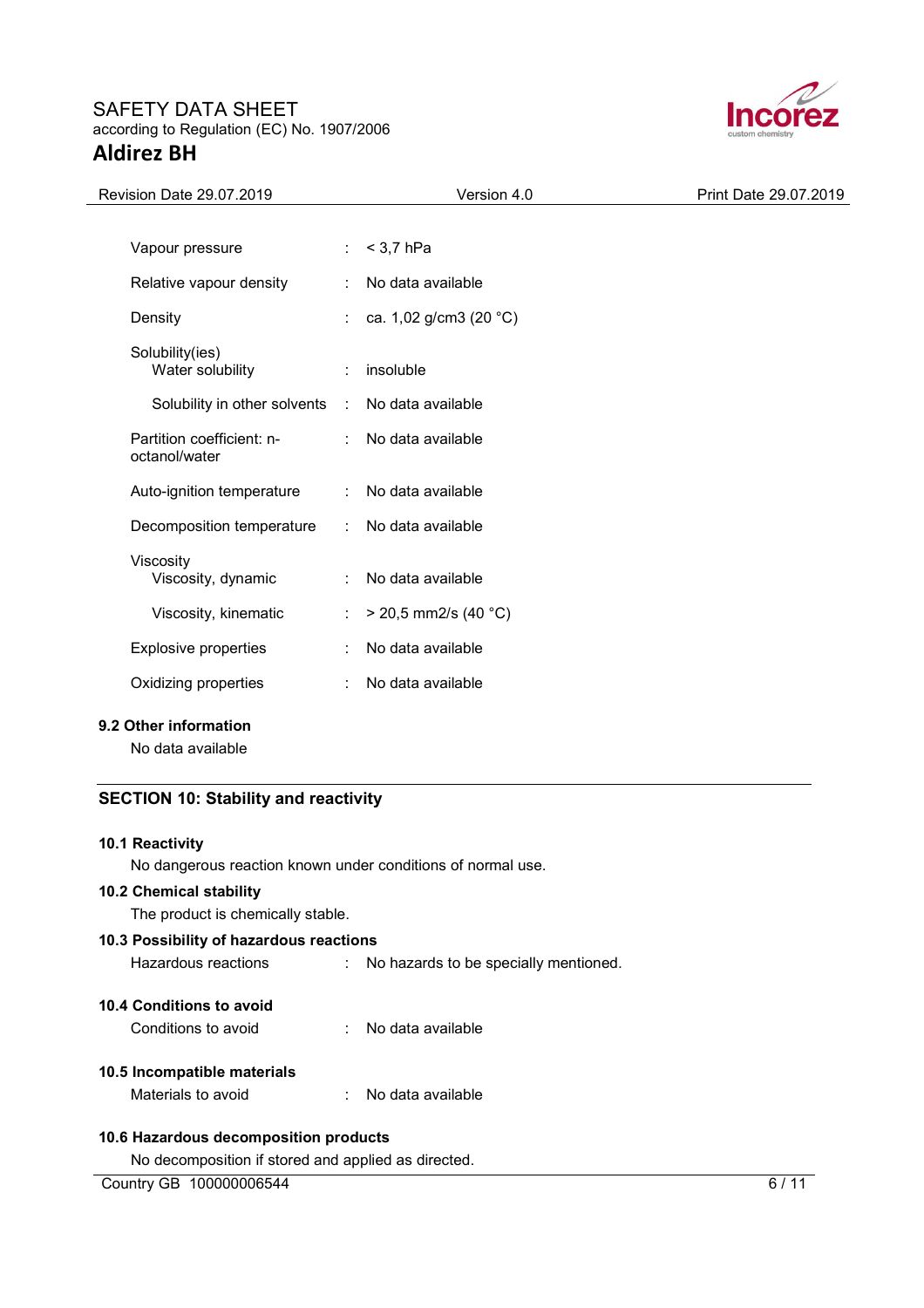

Revision Date 29.07.2019 Version 4.0 Print Date 29.07.2019

## **SECTION 11: Toxicological information**

#### **11.1 Information on toxicological effects**

#### **Acute toxicity**

Not classified based on available information.

#### **Skin corrosion/irritation**

Causes skin irritation.

#### **Product:**

Method : OECD Test Guideline 435 Result : Skin irritation

#### **Serious eye damage/eye irritation**

Not classified based on available information.

## **Respiratory or skin sensitisation**

#### **Skin sensitisation**

Not classified based on available information.

#### **Respiratory sensitisation**

Not classified based on available information.

#### **Germ cell mutagenicity**

Not classified based on available information.

#### **Carcinogenicity**

Not classified based on available information.

#### **Reproductive toxicity**

Not classified based on available information.

## **STOT - single exposure**

Not classified based on available information.

#### **STOT - repeated exposure**

Not classified based on available information.

#### **Aspiration toxicity**

Not classified based on available information.

## **SECTION 12: Ecological information**

#### **12.1 Toxicity**

No data available

#### **12.2 Persistence and degradability**

No data available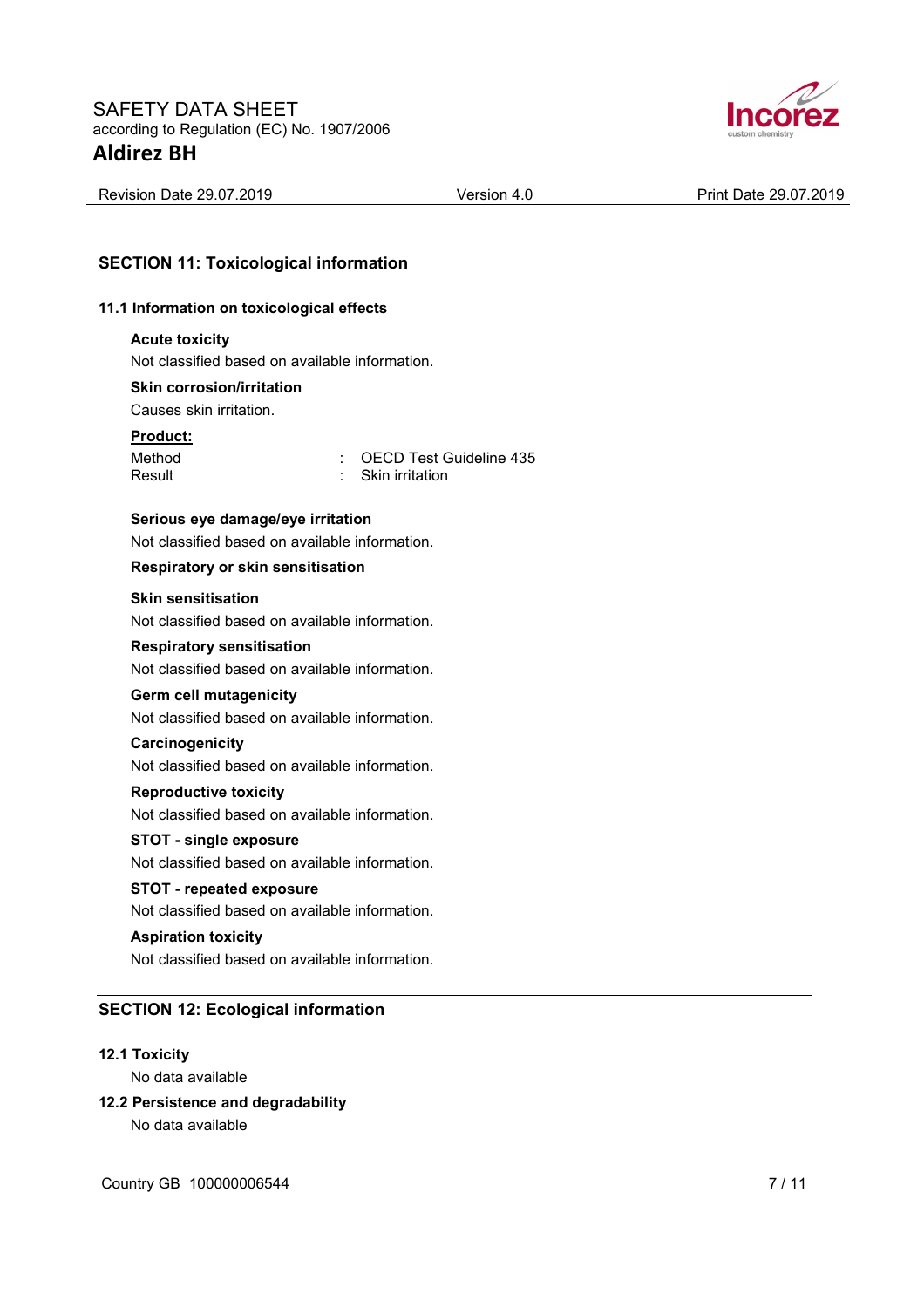

| <b>Revision Date 29.07.2019</b>                                                                   | Version 4.0                                                                                                                                                                                                | Print Date 29.07.2019 |
|---------------------------------------------------------------------------------------------------|------------------------------------------------------------------------------------------------------------------------------------------------------------------------------------------------------------|-----------------------|
| 12.3 Bioaccumulative potential<br>No data available<br>12.4 Mobility in soil<br>No data available |                                                                                                                                                                                                            |                       |
| 12.5 Results of PBT and vPvB assessment                                                           |                                                                                                                                                                                                            |                       |
| <b>Product:</b><br>Assessment                                                                     | This substance/mixture contains no components considered<br>to be either persistent, bioaccumulative and toxic (PBT), or<br>very persistent and very bioaccumulative (vPvB) at levels of<br>0.1% or higher |                       |
| 12.6 Other adverse effects                                                                        |                                                                                                                                                                                                            |                       |
| <b>Product:</b><br>Additional ecological infor-<br>mation                                         | : There is no data available for this product.                                                                                                                                                             |                       |
|                                                                                                   |                                                                                                                                                                                                            |                       |

# **SECTION 13: Disposal considerations**

## **13.1 Waste treatment methods**

| Product                | The generation of waste should be avoided or minimized<br>wherever possible.<br>Empty containers or liners may retain some product residues.<br>This material and its container must be disposed of in a safe<br>way.<br>Dispose of surplus and non-recyclable products via a licensed<br>waste disposal contractor.<br>Disposal of this product, solutions and any by-products should<br>at all times comply with the requirements of environmental |  |
|------------------------|------------------------------------------------------------------------------------------------------------------------------------------------------------------------------------------------------------------------------------------------------------------------------------------------------------------------------------------------------------------------------------------------------------------------------------------------------|--|
|                        | protection and waste disposal legislation and any regional<br>local authority requirements.<br>Avoid dispersal of spilled material and runoff and contact with<br>soil, waterways, drains and sewers.                                                                                                                                                                                                                                                |  |
| Contaminated packaging | 15 01 10* packaging containing residues of or contaminated<br>by dangerous substances                                                                                                                                                                                                                                                                                                                                                                |  |

# **SECTION 14: Transport information**

# **14.1 UN number**

Not regulated as a dangerous good

# **14.2 UN proper shipping name**

Not regulated as a dangerous good

# **14.3 Transport hazard class(es)**

Not regulated as a dangerous good

Country GB 100000006544 8/11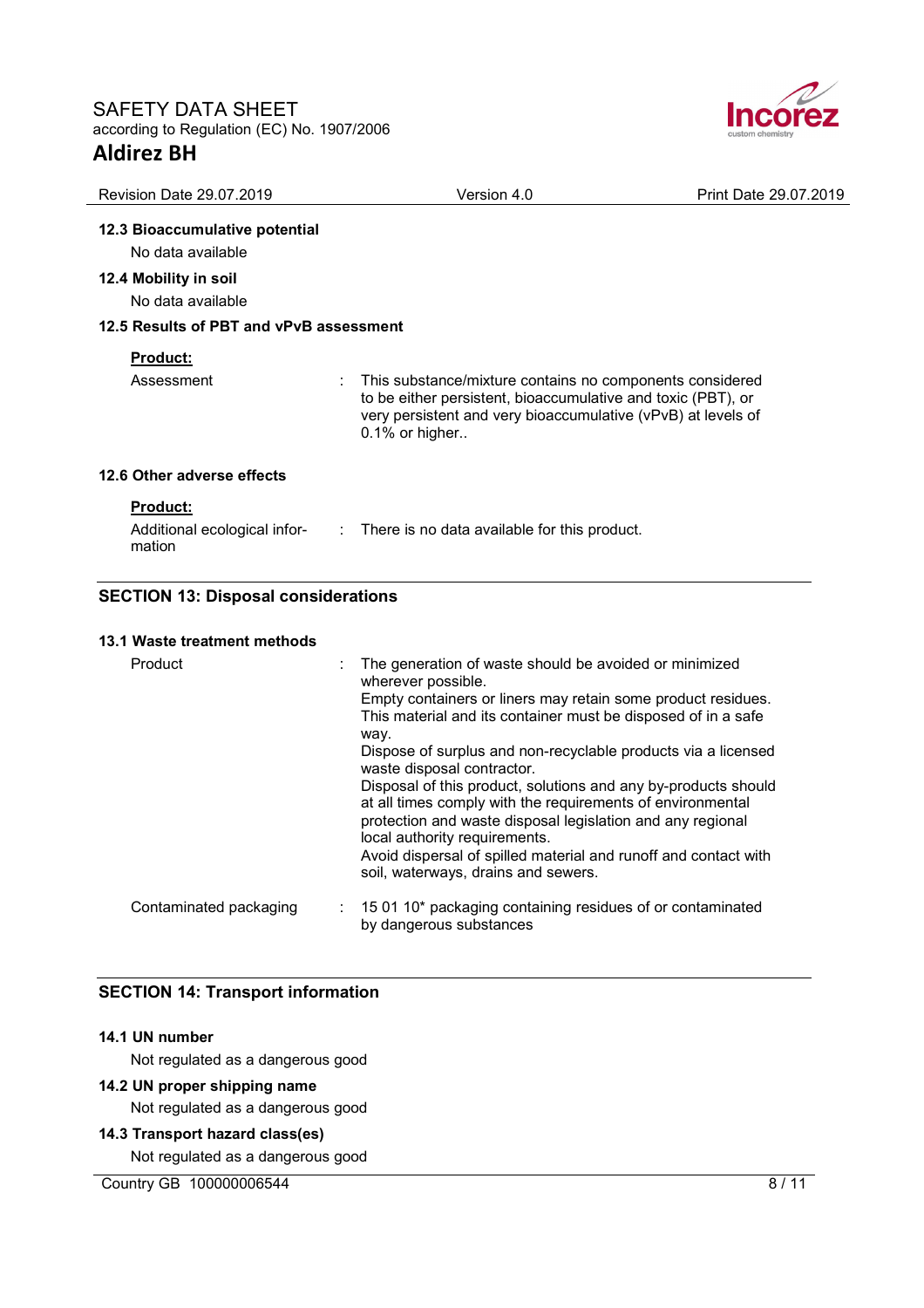

| <b>Revision Date 29.07.2019</b>                                                                                                                              | Version 4.0                                                                                                                                                                                                 |                                                                                                    | Print Date 29.07.2019 |
|--------------------------------------------------------------------------------------------------------------------------------------------------------------|-------------------------------------------------------------------------------------------------------------------------------------------------------------------------------------------------------------|----------------------------------------------------------------------------------------------------|-----------------------|
| 14.4 Packing group                                                                                                                                           |                                                                                                                                                                                                             |                                                                                                    |                       |
| Not regulated as a dangerous good                                                                                                                            |                                                                                                                                                                                                             |                                                                                                    |                       |
| <b>14.5 Environmental hazards</b>                                                                                                                            |                                                                                                                                                                                                             |                                                                                                    |                       |
| Not regulated as a dangerous good                                                                                                                            |                                                                                                                                                                                                             |                                                                                                    |                       |
| 14.6 Special precautions for user                                                                                                                            |                                                                                                                                                                                                             |                                                                                                    |                       |
| Not applicable                                                                                                                                               |                                                                                                                                                                                                             |                                                                                                    |                       |
| 14.7 Transport in bulk according to Annex II of Marpol and the IBC Code<br>Not applicable for product as supplied.                                           |                                                                                                                                                                                                             |                                                                                                    |                       |
| <b>SECTION 15: Regulatory information</b>                                                                                                                    |                                                                                                                                                                                                             |                                                                                                    |                       |
| 15.1 Safety, health and environmental regulations/legislation specific for the substance or mixture                                                          |                                                                                                                                                                                                             |                                                                                                    |                       |
| International Chemical Weapons Convention (CWC)<br><b>Schedules of Toxic Chemicals and Precursors</b>                                                        |                                                                                                                                                                                                             | Not applicable                                                                                     |                       |
| REACH - Candidate List of Substances of Very High<br>Concern for Authorisation (Article 59).                                                                 |                                                                                                                                                                                                             | None of the components are listed<br>$(=>0.1\%).$                                                  |                       |
| REACH - List of substances subject to authorisation<br>(Annex XIV)                                                                                           |                                                                                                                                                                                                             | Not applicable                                                                                     |                       |
| Regulation (EC) No 1005/2009 on substances that de-<br>plete the ozone layer                                                                                 |                                                                                                                                                                                                             | Not applicable                                                                                     |                       |
| Regulation (EC) No 850/2004 on persistent organic pol-<br>lutants                                                                                            |                                                                                                                                                                                                             | Not applicable                                                                                     |                       |
| Regulation (EC) No 649/2012 of the European Parlia-<br>ment and the Council concerning the export and import<br>of dangerous chemicals                       |                                                                                                                                                                                                             | Not applicable                                                                                     |                       |
| REACH - Restrictions on the manufacture, placing on<br>the market and use of certain dangerous substances,<br>preparations and articles (Annex XVII)         |                                                                                                                                                                                                             | Conditions of restriction for the fol-<br>lowing entries should be considered:<br>Number on list 3 |                       |
| <b>REACH Information:</b>                                                                                                                                    | All substances contained in our Products are<br>- registered by our upstream suppliers, and/or<br>- registered by us, and/or<br>- excluded from the regulation, and/or<br>- exempted from the registration. |                                                                                                    |                       |
| Seveso III: Directive 2012/18/EU of the European Parliament and of the Council on the control of ma-<br>jor-accident hazards involving dangerous substances. | Not applicable                                                                                                                                                                                              |                                                                                                    |                       |
| /olatile organic compounds                                                                                                                                   | Law on the incentive tax for volatile organic compounds<br>(VOCV)<br>Volatile organic compounds (VOC) content: < 0,01 %<br>no VOC duties                                                                    |                                                                                                    |                       |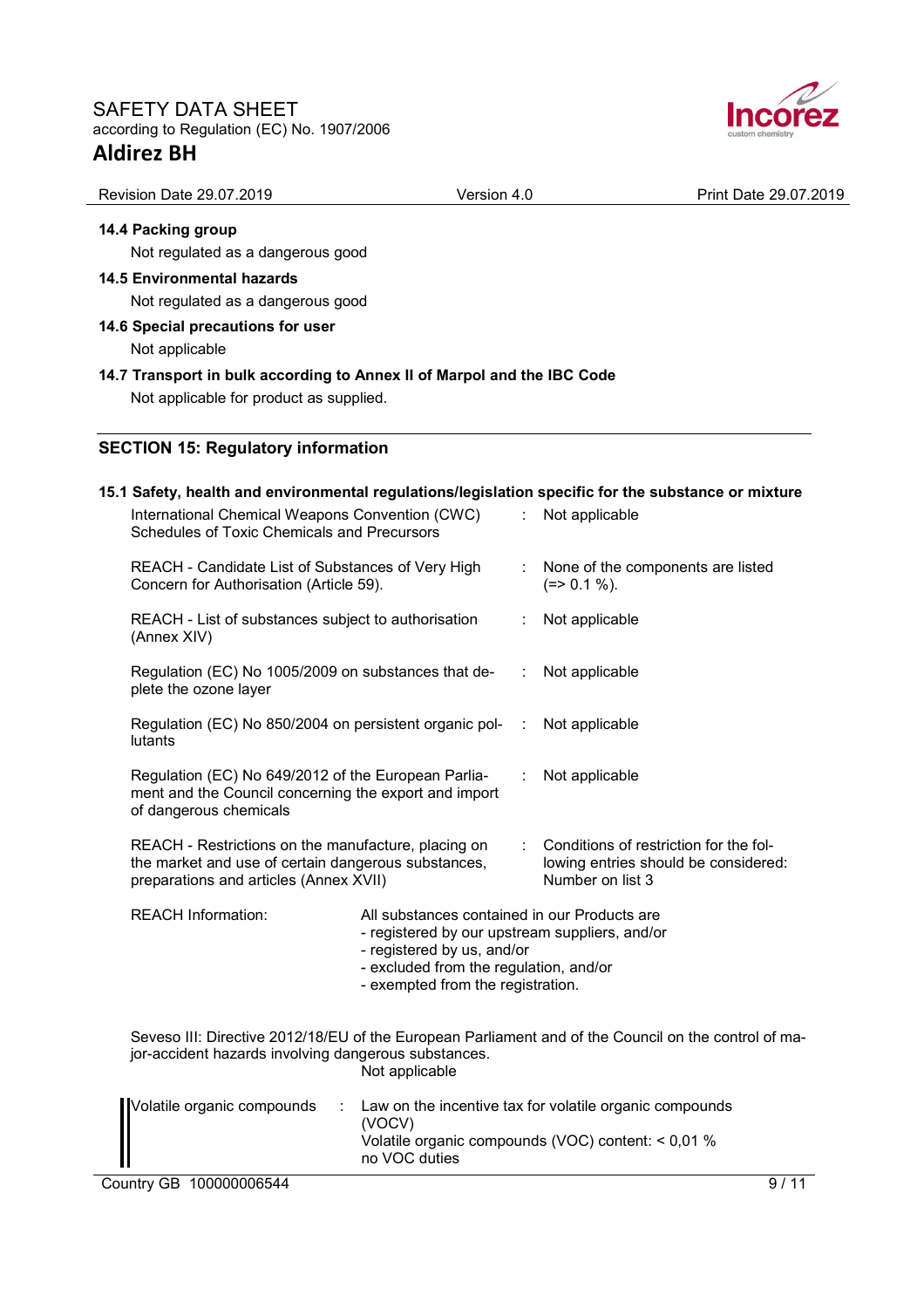# SAFETY DATA SHEET according to Regulation (EC) No. 1907/2006 **Aldirez BH**



| <b>Revision Date 29.07.2019</b>                                                                           | Version 4.0                                                                                                                                                                                                                                                                                        | Print Date 29.07.2019 |
|-----------------------------------------------------------------------------------------------------------|----------------------------------------------------------------------------------------------------------------------------------------------------------------------------------------------------------------------------------------------------------------------------------------------------|-----------------------|
|                                                                                                           | Directive 2010/75/EU of 24 November 2010 on industrial<br>emissions (integrated pollution prevention and control)<br>Volatile organic compounds (VOC) content: < 0,01 %                                                                                                                            |                       |
| Sheet, then it is described in this subsection.                                                           | If other regulatory information applies that is not already provided elsewhere in the Safety Data                                                                                                                                                                                                  |                       |
| Health, safety and environ-<br>mental regulation/legislation<br>specific for the substance or<br>mixture: | : Environmental Protection Act 1990 & Subsidiary Regulations<br>Health and Safety at Work Act 1974 & Subsidiary Regulations<br>Control of Substances Hazardous to Health Regulations<br>(COSHH)<br>May be subject to the Control of Major Accident Hazards<br>Regulations (COMAH), and amendments. |                       |

## **15.2 Chemical safety assessment**

No Chemical Safety Assessment has been carried out for this substance by the supplier.

# **SECTION 16: Other information**

#### **Full text of other abbreviations**

| <b>ADR</b>                                                                     | European Agreement concerning the International Carriage of<br>Dangerous Goods by Road                                                                                                                                                                                                                                                                                 |
|--------------------------------------------------------------------------------|------------------------------------------------------------------------------------------------------------------------------------------------------------------------------------------------------------------------------------------------------------------------------------------------------------------------------------------------------------------------|
| CAS<br><b>DNEL</b><br><b>EC50</b><br><b>GHS</b><br>IATA<br><b>IMDG</b><br>LD50 | <b>Chemical Abstracts Service</b><br>Derived no-effect level<br>Half maximal effective concentration<br><b>Globally Harmonized System</b><br>International Air Transport Association<br>International Maritime Code for Dangerous Goods<br>Median lethal dosis (the amount of a material, given all at<br>once, which causes the death of 50% (one half) of a group of |
| <b>LC50</b>                                                                    | test animals)<br>Median lethal concentration (concentrations of the chemical in<br>air that kills 50% of the test animals during the observation<br>period)                                                                                                                                                                                                            |
| <b>MARPOL</b>                                                                  | International Convention for the Prevention of Pollution from<br>Ships, 1973 as modified by the Protocol of 1978                                                                                                                                                                                                                                                       |
| <b>OEL</b>                                                                     | Occupational Exposure Limit                                                                                                                                                                                                                                                                                                                                            |
| <b>PBT</b>                                                                     | Persistent, bioaccumulative and toxic                                                                                                                                                                                                                                                                                                                                  |
| <b>PNEC</b>                                                                    | Predicted no effect concentration                                                                                                                                                                                                                                                                                                                                      |
| <b>REACH</b>                                                                   | Regulation (EC) No 1907/2006 of the European Parliament<br>and of the Council of 18 December 2006 concerning the Reg-<br>istration, Evaluation, Authorisation and Restriction of Chemi-<br>cals (REACH), establishing a European Chemicals Agency                                                                                                                      |
| <b>SVHC</b><br>vPvB                                                            | Substances of Very High Concern<br>Very persistent and very bioaccumulative                                                                                                                                                                                                                                                                                            |

#### **Further information**